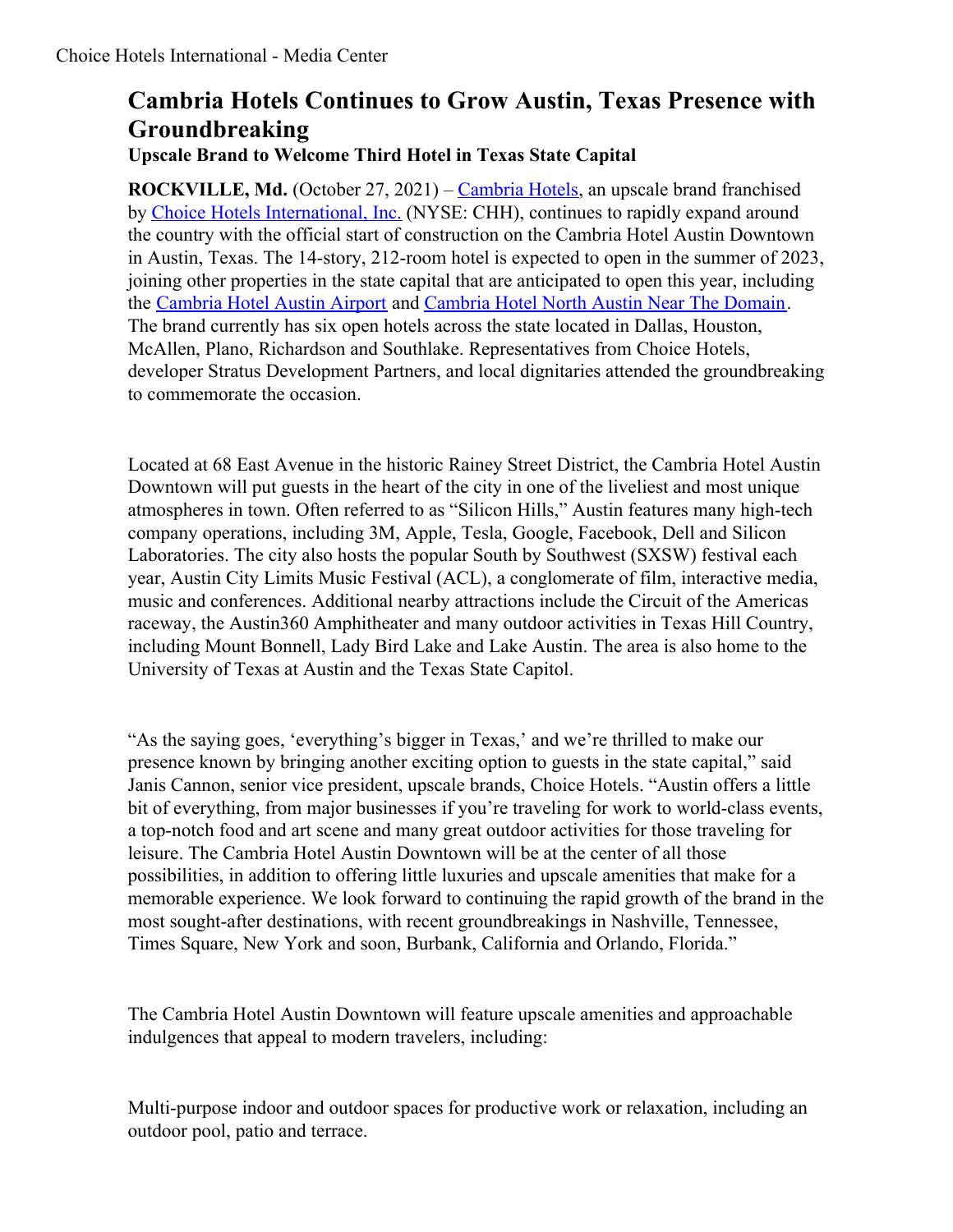- Indoor, outdoor rooftop bar with 360-degree views of the city.
- Locally inspired design and décor, reflecting the unique personality of Austin and the surrounding community.
- Contemporary and sophisticated guest rooms, complete with design forward fixtures, abundant lighting and plush bedding.
- Immersive, spa-style bathrooms with Bluetooth mirrors.
- Onsite dining featuring freshly made food, local craft beer, wine and specialty cocktails, as well as to-go options.
- Multi-function meeting and event spaces.
- State-of-the-art fitness center.

The Cambria Hotel Austin Downtown will be developed by Stratus Development Partners, LLC, which also recently opened the [Cambria](https://www.choicehotels.com/california/napa/cambria-hotels/caf61) Hotel Napa Valley and Cambria Hotel Sonoma Wine Country in [California.](https://www.choicehotels.com/california/rohnert-park/cambria-hotels/caf31) There are currently almost 60 Cambria hotels open across the U.S. in popular cities such as Chicago, Los Angeles, New York, New Orleans and Phoenix, with over 70 hotels in the pipeline.

For more information on Cambria Hotels development opportunities, visit [choicehotelsdevelopment.com/cambriahotels](https://choicehotelsdevelopment.com/cambriahotels/?utm_source=media_center&utm_medium=referral &utm_term=press_release&utm_content=cambria&utm_campaign=organic).

All Choice-branded hotels are participating in *[Commitment](https://www.choicehotels.com/about/commitment-to-clean-hotels#:~:text=Every%2520Choice%252Dbranded%2520hotel%2520will,protocols%2520into%2520their%2520hotel%27s%2520operations.) to Clean*, an initiative that builds upon the strong foundation of franchisees' long-standing dedication to cleanliness with enhanced training and best practices for deep cleaning, disinfecting and social distancing. Additionally, Cambria guests can limit their interactions with hotel staff by using the Cambria Contactless Concierge Service, a text messaging service for housekeeping requests, to-go food orders, meeting room requests and more.

## **About Cambria Hotels®**

The Cambria Hotels brand is designed for the modern traveler, offering guests a distinct experience with simple, guilt-free indulgences allowing them to treat themselves while on the road. Properties feature compelling design inspired by the location, spacious and comfortable rooms, flexible meeting space, and local, freshly prepared food and craft beer. Cambria Hotels is rapidly expanding in major U.S. cities, with hotels open in Chicago, Los Angeles, New York, Pittsburgh, and Washington, D.C. There are over 130 Cambria properties open or in the pipeline across the United States, with almost 60 currently open. To learn more, visit [www.choicehotels.com/cambria](https://c212.net/c/link/?t=0&l=en&o=3037694-1&h=1163726899&u=http%3A%2F%2Fwww.choicehotels.com%2Fcambria&a=www.choicehotels.com%2Fcambria).

## **About Choice Hotels®**

Choice Hotels International, Inc. (NYSE: CHH) is one of the largest lodging franchisors in the world. With more than 7,100 hotels, representing over 600,000 rooms, in nearly 40 countries and territories as of June 30, 2021, the Choice® family of hotel brands provides business and leisure travelers with a range of high-quality lodging options from limited service to full-service hotels in the upscale, midscale, extended-stay and economy segments. The award-winning Choice Privileges® loyalty program offers members benefits ranging from everyday rewards to exceptional experiences. For more information,